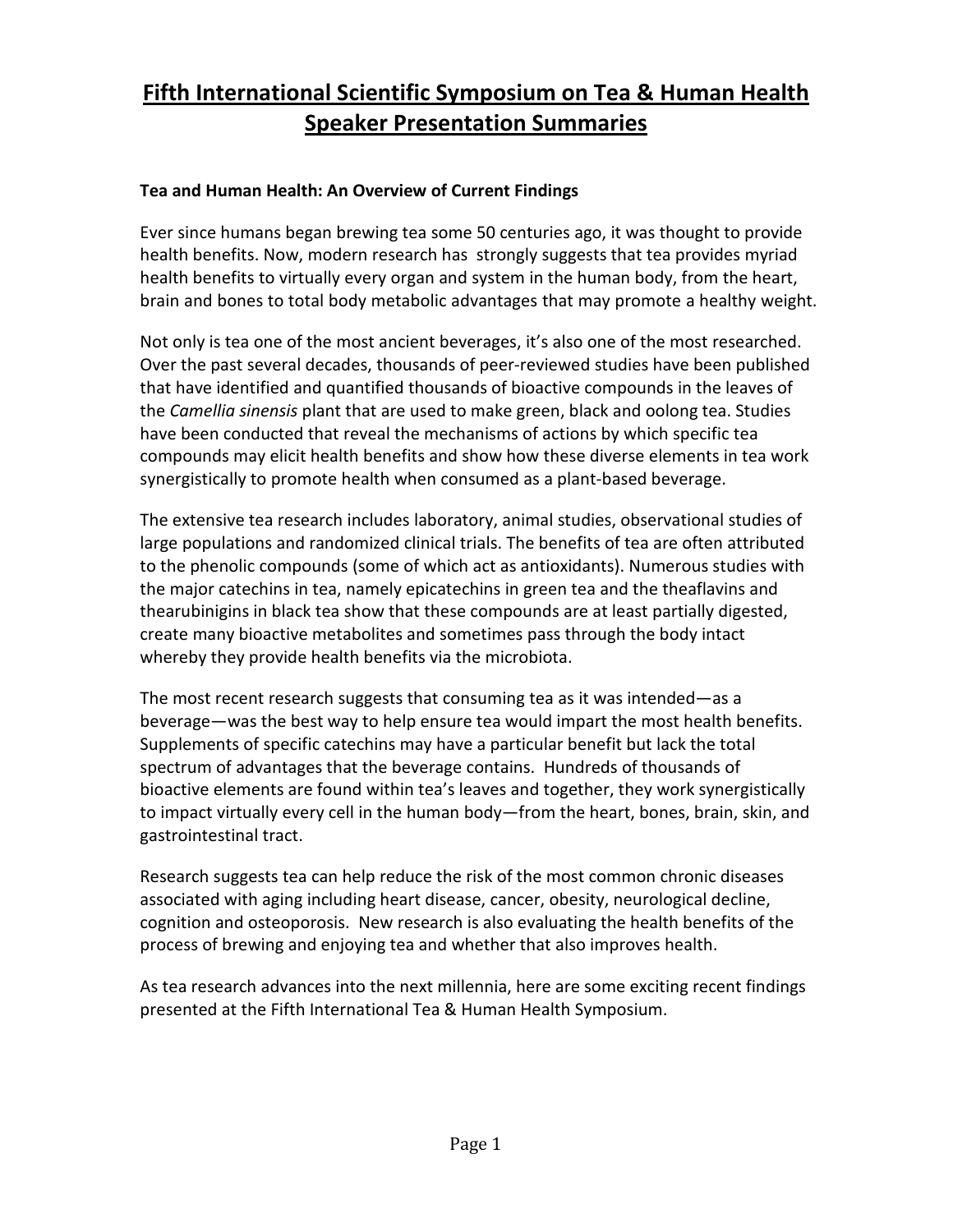#### **Weight Management:**

An a meta-analyses including six published tea research studies, 24-hour energy expenditure increased with a catechin-caffeine mixture by 4.7% or 102 calories over 24 hours and fat oxidation increased during the same period, revealing that tea may aid weight loss.

[Hursel](http://www.ncbi.nlm.nih.gov.ezproxy.cul.columbia.edu/pubmed?term=Hursel%20R%5BAuthor%5D&cauthor=true&cauthor_uid=21366839) R[, Viechtbauer](http://www.ncbi.nlm.nih.gov.ezproxy.cul.columbia.edu/pubmed?term=Viechtbauer%20W%5BAuthor%5D&cauthor=true&cauthor_uid=21366839) W, [Dulloo](http://www.ncbi.nlm.nih.gov.ezproxy.cul.columbia.edu/pubmed?term=Dulloo%20AG%5BAuthor%5D&cauthor=true&cauthor_uid=21366839) AG et al. The effects of catechin rich teas and caffeine on energy expenditure and fat oxidation: a meta-analysis. *[Obes](http://www.ncbi.nlm.nih.gov.ezproxy.cul.columbia.edu/pubmed/21366839) Rev*. 2011 Jul;12(7):e573-81.

In a meta-analyses of 11 published clinical studies, catechins or epigallocatechin gallate (EGCG)-caffeine mixture have a modest positive effect on weight loss and weight maintenance.

[Hursel](http://www.ncbi.nlm.nih.gov/pubmed?term=Hursel%20R%5BAuthor%5D&cauthor=true&cauthor_uid=19597519) R[, Viechtbauer](http://www.ncbi.nlm.nih.gov/pubmed?term=Viechtbauer%20W%5BAuthor%5D&cauthor=true&cauthor_uid=19597519) W[, Westerterp-Plantenga](http://www.ncbi.nlm.nih.gov/pubmed?term=Westerterp-Plantenga%20MS%5BAuthor%5D&cauthor=true&cauthor_uid=19597519) MS. The effects of green tea on weight loss and weight maintenance: a meta-analysis. Int J Obes [\(Lond\).](http://www.ncbi.nlm.nih.gov/pubmed/19597519) 2009 Sep;33(9):956-61. Epub 2009 Jul 14.

#### **Cognitive Function and Neurological Decline:**

A published randomized human clinical trial found that subjects given a daily supplement with green tea extract and theanine from tea experienced improvements in mild cognitive impairments (MCI).

Pack S, Jung IC, Lee WK, et al. A Combination of Green Tea Extract and l-Theanine Improves Memory and Attention in Subjects with Mild Cognitive Impairment: A Double-Blind Placebo-Controlled Study. *J Med Food.* 14 (4) 2011, 334– 343.

Caffeine and L-theanine in tea may offer cognitive benefits and improve mental clarity and work performance. A cross-sectional study showed that participants who consumed more tea felt less tired and reported higher levels of subjective work performance.

Bryan, J, Tuckey, M., Einöther S.J.L. et al. The relationship between tea and other beverage consumption, work performance and mood. Appetite, 2012. 58 (1), 339–346.

In a test of attention and self-reported measure of alertness, subjects consumed two cups of tea (100 mg caffeine and 46 mg L-theanine) versus a placebo beverage. Results indicated that accuracy on the Attention Switching task was improved after tea as compared to the placebo, as well as performance on two of the four subtasks from the Intersensory Attention task.

De Bruin EA, Rowson MJ, Van Buren L, Rycrof[t,](http://www.sciencedirect.com/science?_ob=ArticleURL&_udi=B6WB2-51S0WJC-2&_user=10&_coverDate=12%2F21%2F2010&_rdoc=1&_fmt=high&_orig=search&_origin=search&_sort=d&_docanchor=&view=c&_acct=C000050221&_version=1&_urlVersion=0&_userid=10&md5=2cb3fc75438f2b8d9e1cc446b8325746&searchtype=a#aff0010#aff0010) JA, Owen GN. Black tea improves attention and self-reported alertness. 2011. *Appetite*, 56: 235-240.

#### **Heart Health:**

Tea consumption improves endothelial function by increasing nitric oxide bioavailability and enhancing vasorelaxation. Tea catechins, epigallocatechin-3-gallate and epicatechin, provided at concentrations achievable in human tissues,) relaxed blood vessel tone of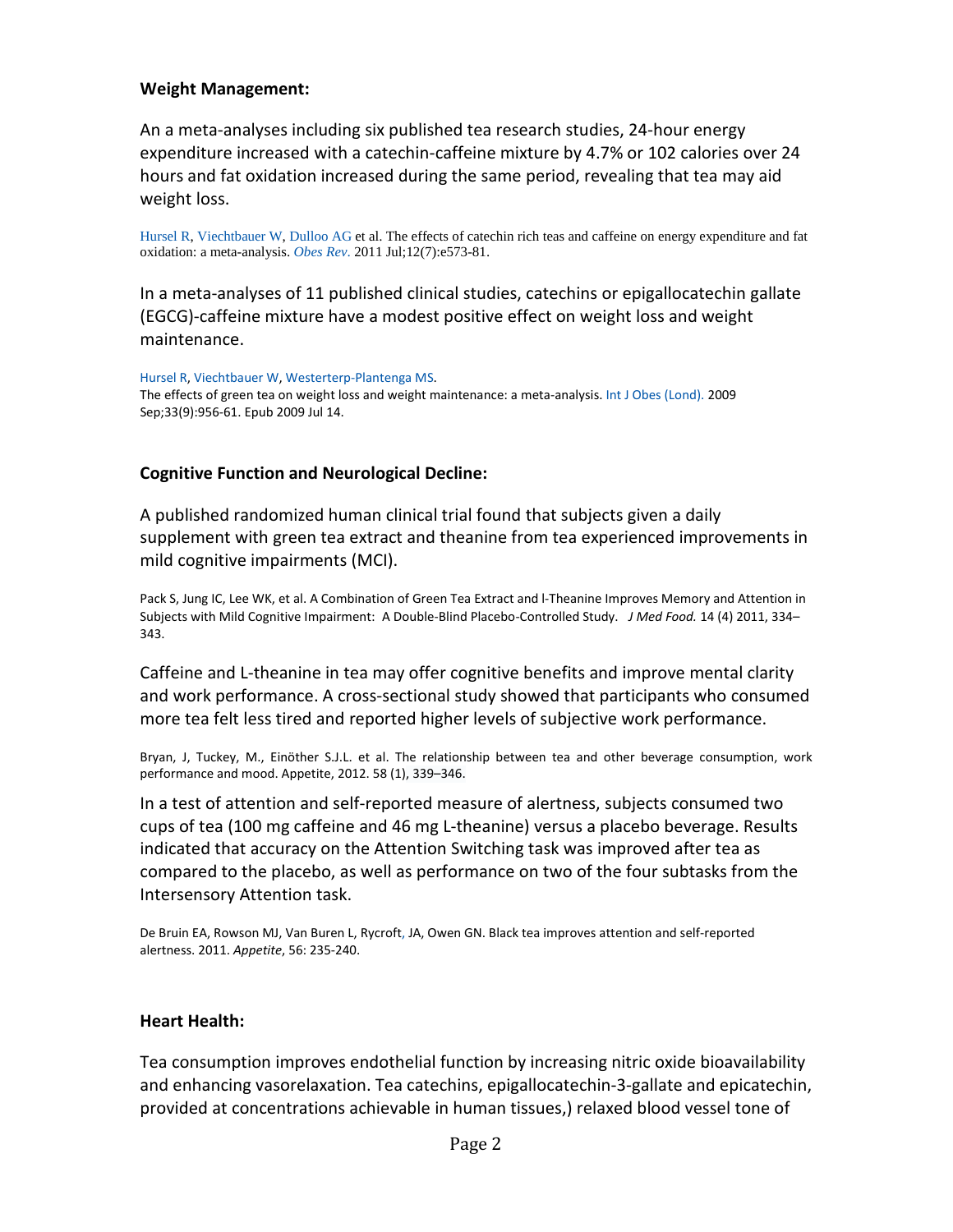#### isolated arterial walls in an animal model.

Aggio A, Grassi D, Onori E, et al. Endothelium/nitric oxide mechanism mediates vasorelaxation and counteracts vasoconstriction induced by low concentration of flavanols. Eur J Nutr. 2012. DOI 10.1007/s00394-012-0320-x.

A meta-analysis of 10 cohort and 7 case control studies revealed that 3 cups per day of tea is associated with a 11 percent reduction in risk of myocardial infarction.

Peters U. Peters, C. Poole et al., "Does tea affect cardiovascular disease? A meta-analysis", *Am J Epidemiol.* 154, pp. 495-503 (2001).

In a randomized, double blind, placebo controlled study of 19 males, daily black tea increased flow mediated dilation (FMD) from an average of 7.8% to up to 10.3%, depending upon flavonoid dosages. The flavonoids in as little as one cup of tea (about 100 mg flavonoids) were found to improve FMD. Black tea decreased systolic blood pressure by -2.6 mm/Hg and diastolic by -2.2 mm/Hg.

Grassi D, Mulder TP, Draijer R, et al. Black tea consumption dose-dependently improves flow-mediated dilation in healthy males*. J Hypertens*. 2009, 27:774–781.

#### **Bone Health:**

Green tea polyphenols appear to provide specific bone-building benefits including improving bone formation, decreasing bone degradation.

Shen CL, Yeh JK, Cao J, Wang J-S. Green tea and bone metabolism. Nutr Res 2009; 29(7):437-456. Review.

In a human clinical trial, green tea polyphenols significantly increased serum bonespecific alkaline phosphatase (bone formation biomarker), elevated the change of bonespecific alkaline phosphatase/tartrate-resistant acid phosphatase (bone resorption biomarker) and improved muscle strength at 6 months in postmenopausal women with low bone mass.

Shen CL, Chyu MC, Yeh JK, Zhang Y, Pence BC, Felton CK, Brismee JM, Arjmandi BH, Doctolero S, Wang JS. Effect of green tea and Tai Chi on bone health in postmenopausal osteopenic women: a 6-month randomized placebocontrolled trial. Osteoporos Int 2012; 23(5):1541-52.

#### **Cancer:**

A review of published clinical studies suggests that the consumption of 5 cups of green tea per day can help prevent several types of cancer and may provide recurrence protection against colorectal cancer.

[Fujiki H,](http://www.ncbi.nlm.nih.gov.ezproxy.cul.columbia.edu/pubmed?term=Fujiki%20H%5BAuthor%5D&cauthor=true&cauthor_uid=22699930) [Imai K,](http://www.ncbi.nlm.nih.gov.ezproxy.cul.columbia.edu/pubmed?term=Imai%20K%5BAuthor%5D&cauthor=true&cauthor_uid=22699930) [Nakachi K,](http://www.ncbi.nlm.nih.gov.ezproxy.cul.columbia.edu/pubmed?term=Nakachi%20K%5BAuthor%5D&cauthor=true&cauthor_uid=22699930) [Shimizu M](http://www.ncbi.nlm.nih.gov.ezproxy.cul.columbia.edu/pubmed?term=Shimizu%20M%5BAuthor%5D&cauthor=true&cauthor_uid=22699930) et al. Challenging the effectiveness of green tea in primary and tertiary cancer prevention. *[J Cancer Res Clin Oncol.](http://www.ncbi.nlm.nih.gov.ezproxy.cul.columbia.edu/pubmed/22699930)* 2012 Aug;138(8):1259-70. Epub 2012 Jun 15.

# # #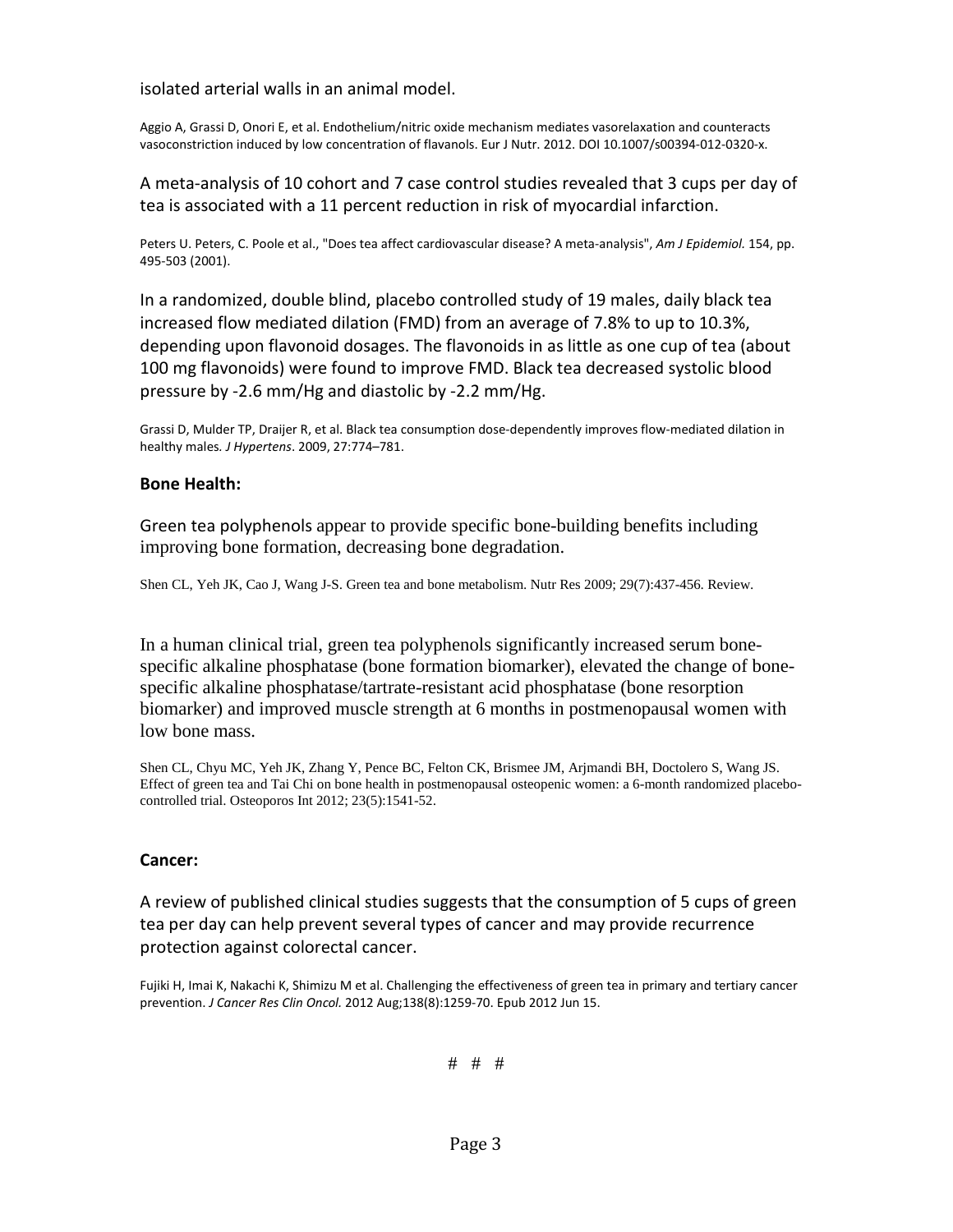# *Flavonoids: Where We Are and Where We Need To Go - Foods, Databases and Labels* **Johanna Dwyer DSc, RD**

## **Office of Dietary Supplements, National Institutes of Health and Jean Mayer USDA Human Nutrition Research Center at Tufts University**

Flavonoids are phenolic compounds in foods that are among the most ubiquitous of the non-nutrient bioactive compounds with potentially positive health effects. Although tea is the greatest contributor of flavonoids in the American diet, at present, no dietary reference intake exists for these compounds. Although our understanding is far from complete, their bioavailability, mechanisms of action, metabolism and their impact on the microbiome are now becoming clearer.

Scientific interest in flavonoids stems from the possibility that one or more flavonoid classes or compounds has beneficial effects in decreasing risks of chronic degenerative diseases such as cardiovascular disease, diabetes, certain cancers, as well for improving bone health, cognitive function and weight management.

New analytical techniques to characterize and quantify flavonoids in foods and beverages has recently become available, allowing researchers to further investigate total dietary intakes in large population-based cohort studies to assess the effects of flavonoid intakes and foods rich in flavonoids, like tea, on human health.

## *Tea Polyphenols: Absorption, Metabolism and Bioactivity* **Alan Crozier, PhD School of Medicine University of Glasgow, UK**

Green tea contains high levels of a diversity of polyphenolic compounds including flavan-3-ols (–)-epicatechin, (–)-epigallocatechin and (–)-epigallocatechin-3-*O*-gallate being among the major constituents, along with smaller amounts of chlorogenic acids, kaempferol and myricetin-based sugar conjugates. During oxidation to produce black tea, changes occur in the flavan-3-ol content of the tea leaves with monomers being converted by polyphenol oxidase activity to dimer-like theaflavins and high molecular weight thearubigins. Little was known about the structure of thearubigins until a recent study revealed that black teas containing ~5000 thearubigin components, which are responsible for the red-brown color of tea and the astringent taste. Ongoing research is needed to further characterize these compounds.

Human feeding studies with green tea have established that (–)-epicatechin is efficiently absorbed in the small intestine and appears transiently in the circulatory system as sulfated and glucuronidate metabolites. (–)-Epigallocatechin is absorbed much less readily as is (–) epigallocatechin-3-*O*-gallate. Recent *in vitro* studies indicate that colonic catabolites formed in this manner, at physiological doses, have antiglycative and neuroprotective effects. Residual levels of flavan-3-ol monomers in black tea appear to be absorbed in a similar manner while theaflavins have resulted in only 0.001% of intake being excreted in urine. Research is underway to determine if black tea theaflavins and thearubigins travel to the colon where they are further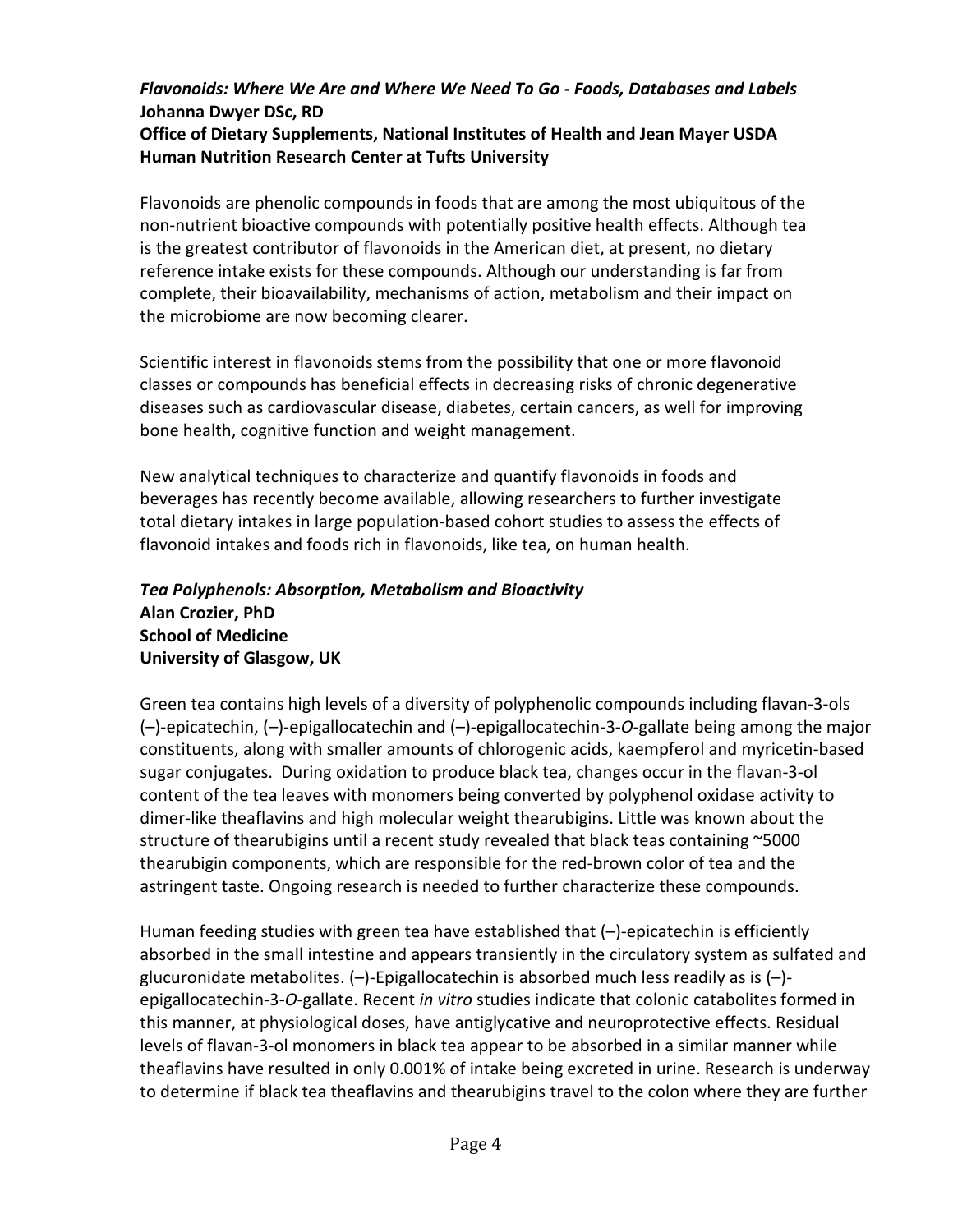degraded by the microbiota, which may provide new mechanisms whereby tea provides health benefits.

## *Interactions Between Tea and the Human Microbiome*  **John van Duynhoven, PhD Unilever R&D Vlaardingen The Netherlands**

Black tea is one of the second most consumed beverage globally and accounts for a significant part of polyphenol intake in the world population. Black tea polyphenols mainly (60-70%) exist as high-molecular weight species such as theaflavins and thearubigins that are poorly absorbed in the upper digestive tract and predominantly persist to the colon where they undergo bioconversions by resident microbiota. In doing so, tea polyphenols modulate gut microbial diversity.

In order to study the complex interactions between dietary polyphenols and the human superorganism, modelling tools are applied that use validated gut models. The *in vitro* impact of black tea polyphenols on the composition of the colonic microbiota can now well be assessed by microbiomics technologies. Nutrikinetic modeling of longitudinally acquired metabolic profiles has been proven critical for defining nutritional phenotypes related to gut microbial bioconversion capacity and establishing relations between gut microbial functionality and circulating metabolites. As an ever-increasing body of evidence suggests that the beneficial GI microbiota play a role in health and wellness, tea may prove to be a dietary component that provides a beneficial pre- or probiotic effect.

# *Molecular Targets of Tea Polyphenols* **Mario Lorenz, PhD Charité-Universitätsmedizin Berlin, Germany**

Green and black teas contain different biologically active polyphenolic compounds that might offer protection against a variety of human diseases. Promising experimental and clinical data have demonstrated protective effects, but limited information exists on how these beneficial effects of tea polyphenols are mediated at the cellular level.

Evidence is accumulating that catechins in green tea as well as theaflavins and thearubigins from black tea are the substances responsible for the physiological effects of tea. The green tea catechin EGCG (epigallocatechin-3-gallate) is generally considered to be the biologically most active compound *in vitro*. The modification of the activity of various growth factors, transcription factors and protein kinases is a common mechanism involved in the molecular effects of tea polyphenols.

In addition, tea polyphenols exert direct and indirect antioxidant effects at the cellular level. These include direct scavenging of free radicals, chelating of metal ions, and inhibition of cellular ROS generating enzymes and cytokine production at one hand and induction of intracellular free radical scavenging enzymes on the other hand. As well,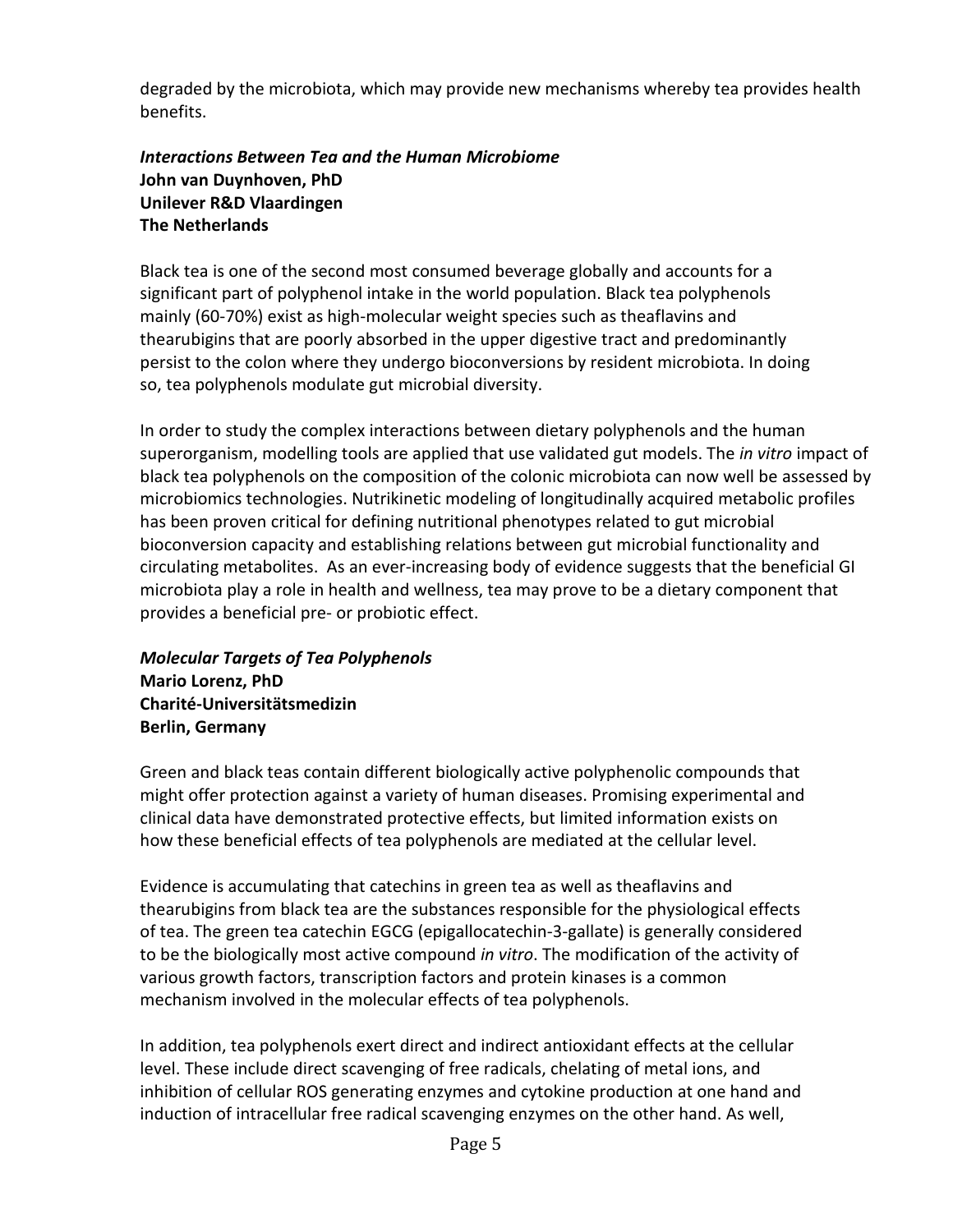the generation of reactive oxygen species by tea polyphenols was observed in a number of *in vitro* experiments.

## *Tea Consumption and Risk of Cardiovascular Disease*  **Lenore Arab, PhD David Geffen School of Medicine at UCLA Los Angeles, CA**

Randomized human clinical trials are necessary to determine if tea and how much tea is needed to provide a cardiovascular benefit. However, as these types of studies are not always feasible, epidemiological studies are often used to assess if there are strong or weak associations between a dietary component and cardiovascular disease.

A literature review of 18 publications of observational epidemiologic studies reporting on tea consumption and cardiovascular disease outcomes, representing worldwide populations including subjects from Australia, the United States and Europe, support animal and laboratory data that demonstrate a preventive effect of tea exposure on stroke outcomes, and are remarkably homogeneous. The studies include a wide range of tea consumption, from light tea drinking to heavy tea drinking populations and include populations of consumers of black, green and oolong teas.

## *Impact of Tea on Functional Measures of Cardiovascular Health* **Claudio Ferri, MD University of L'Aquila , Division of Internal Medicine, Hypertension and Cardiovascular Prevention Unit Rome, Italy**

Dietary flavonoids have been found to slow the development of cardiovascular disease in animal models. In humans, an inverse relationship between flavonoid intake and cardiovascular disease has been described in different epidemiological surveys and retrospective analyses, while few case-control or clinical trials have been completed.

One case-control study found that individuals who drank one cup of tea or more per day (n=192) had a 44% reduction in the risk for myocardial infarction. In another study, moderate (<14 cups of tea per week, n=615) and heavy tea drinkers (>14 cups of tea per week, n=266) had 31% and 39% risk factor adjusted reductions in mortality, respectively. In addition, other data show that myocardial infarction was estimated to decrease by 11% with an increase in tea consumption of three cups of tea per day.

Data show that flavonoids improve endothelial function. In vitro studies provided evidence for direct effects of flavonoids from tea on endothelium, resulting in vasorelaxation. In addition, results from human studies show that black tea ingestion is able to reduce both systolic and diastolic blood pressure levels, starting from ingestion of one single cup of tea per day.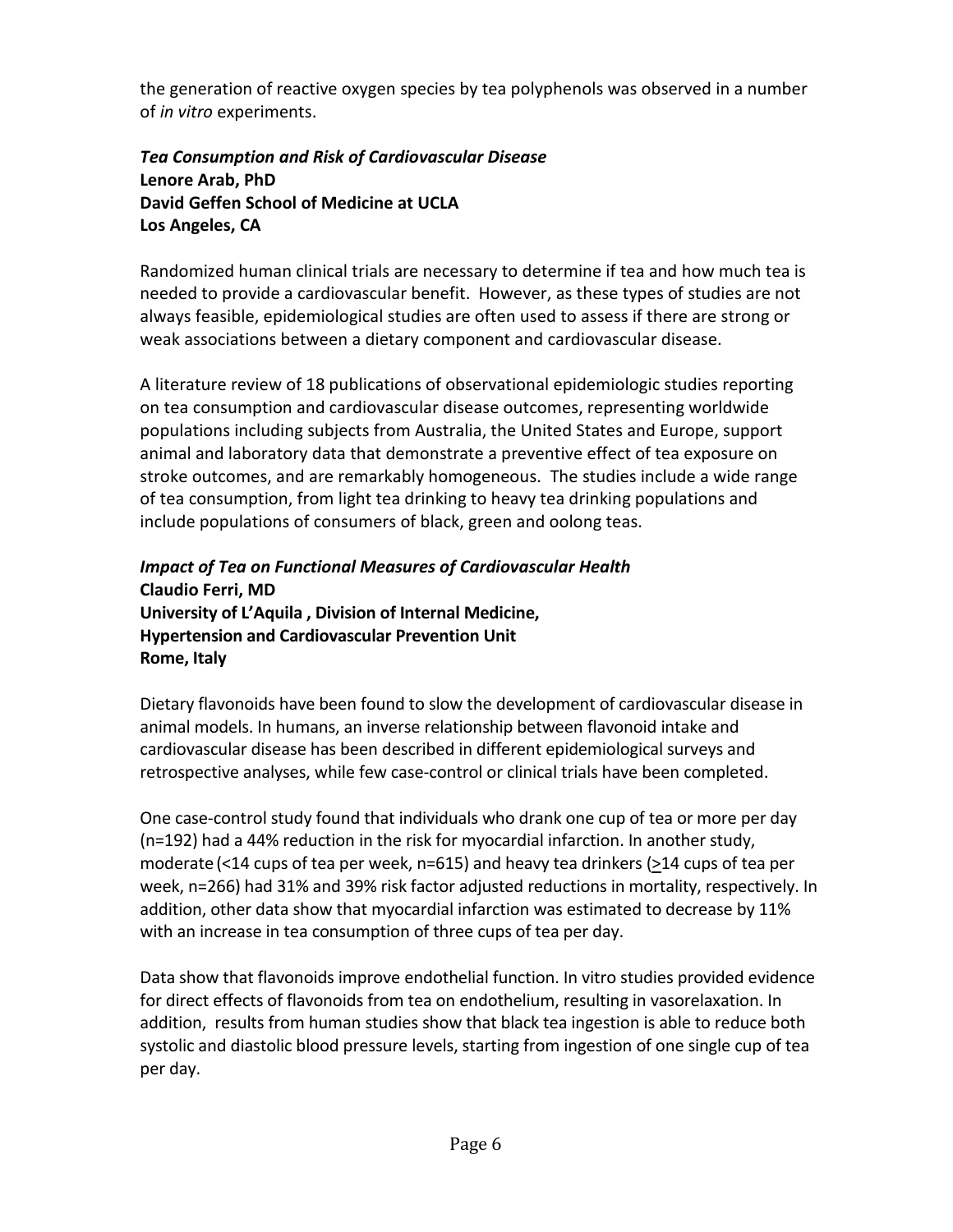In another human study with hypertensive subjects, moderate consumption of black tea protected against adverse effects of flow-mediated dilation (FMD) after a fat load. The vascular benefits of tea are also reflected in blood pressure lowering, and improved endothelial function as well as peripheral arterial hemodynamics under fasted and postprandial conditions.

# *Tea and Cancer: Potential Mechanisms of Prevention* **Joshua D. Lambert, PhD Pennsylvania State University State College, PA**

Laboratory studies have shown that tea and tea constituents, both polyphenols and to a lesser extent caffeine, have cancer preventive activity in a number of animal models and at different stages of the carcinogenic process. For example dietary administration of green tea extract inhibits lung tumorigenesis in mice. In most studies, polyphenols have been reported to be the major active constituents in tea, although in some studies, caffeine has been shown to exert potent cancer preventive activity. Recent animal model studies have focused on the potentiation of the cancer preventive effects of tea by other dietary compounds or in combination with pharmaceutical agents.

A number of potential mechanisms have been proposed for the cancer preventive activities of tea and tea components based on *in vitro* studies. These mechanisms remain largely untested *in vivo*, although there are some exceptions including induction of phase II drug metabolizing enzymes and modulation of insulin-like growth factor signaling. There is evidence to suggest that polyphenol-induced oxidative stress may play a role in the anticancer activity of EGCG. Our laboratory and others have demonstrated that EGCG-induced oxidative stress is critical for inhibition of cell growth and induction of apoptosis.

In conclusion, although there is ample laboratory data demonstrating the preclinical cancer preventive activity of tea and tea constituents, the underlying mechanism(s) of action remain unclear and the efficacy of tea for cancer prevention in humans remains to be conclusively demonstrated.

# *Role for Tea in Chemoprevention: Observational Evidence* **Jian-Min Yuan, MD, PhD University of Pittsburgh Cancer Institute Pittsburgh, Pennsylvania**

Green tea contains high concentrations of tea polyphenols including (-) epigallocatechin-3-gallate (EGCG). Both green tea extracts and EGCG have shown inhibitory effect against the development, progress, and growth of carcinogen-induced tumors in animal models at various organ sites. Epidemiological studies, however, have provided more inconsistent results. Future prospective observational studies with biomarkers of exposure and clinical trials are required to provide definitive evidence for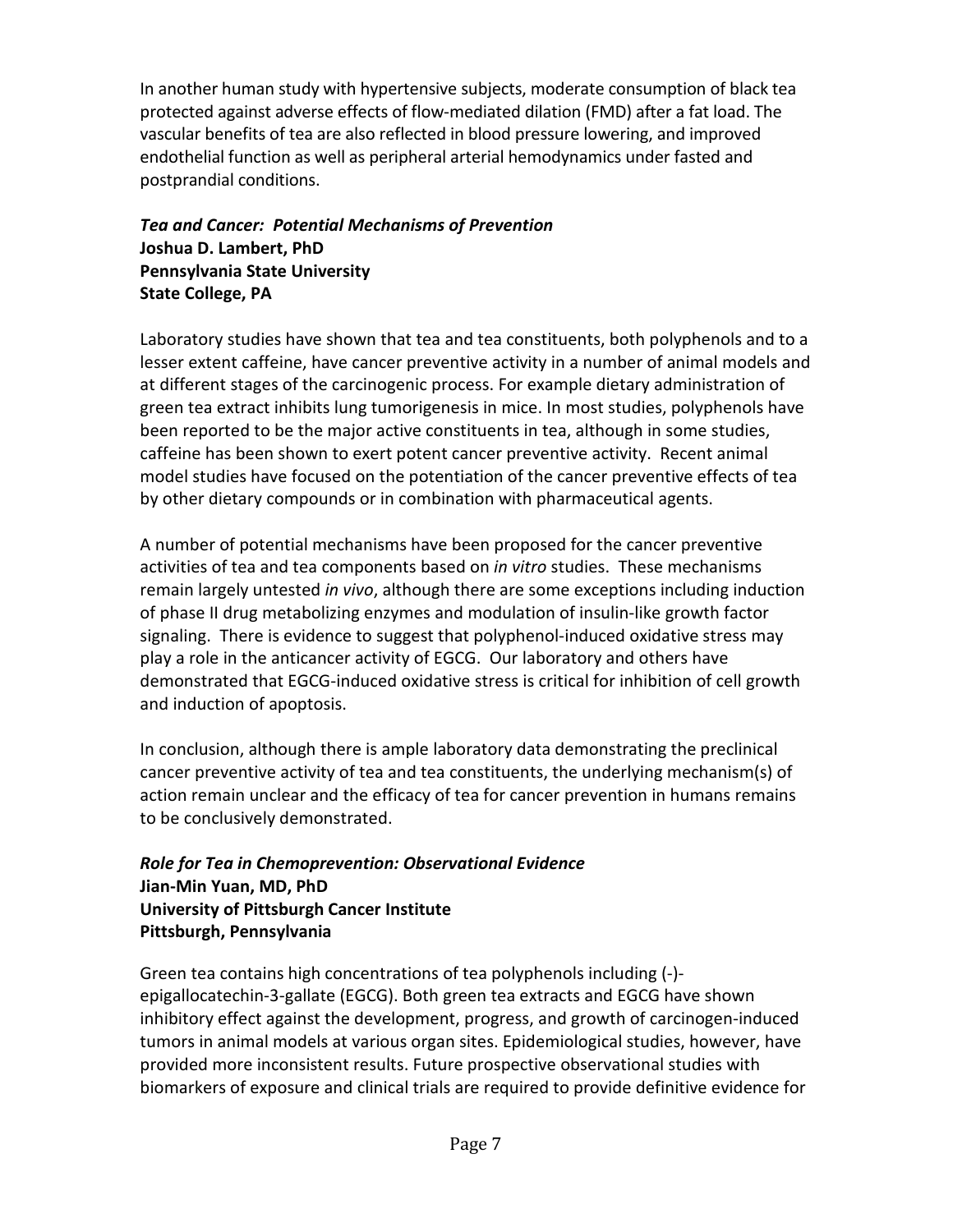the hypothesized beneficial effect of tea consumption on cancer development in humans.

When studies control for potential confounders, an inverse association between high consumption of green tea and risk for certain cancers is reported. Green tea consumption was associated with statistically significantly reduced risk of esophageal cancer in men and women who did not consume either alcohol or tobacco products. Epidemiological studies have also demonstrated an inverse, albeit moderate, association between green tea consumption and lung cancer. In population-based studies, the association between green tea consumption and risk for breast, prostate and bladder cancer is inconsistent yet clinical data suggests green tea may offer protection against these cancers, as well.

*Can Tea Intake Aid Weight Loss?* **Rick Hursel, PhD Maastricht University The Netherlands** 

Obesity is the biggest public health threat impacting the world. As a complex disease, its causes and treatments are multifactorial, and it likely will require many treatments to help reverse the incidence rates of overweight and obesity. In addition to being caloriefree, green tea may provide benefits for those trying to lose weight and maintain a healthy weight.

Several studies have evaluated the potential role of green tea catechins and caffeine on obesity prevention. It has been shown that green tea can increase energy expenditure by 4-5% and fat oxidation by 10-16 percent. A daily increase in thermogenesis of approximately 95 calories can eventually lead to substantial weight loss.

Results from meta-analyses reveal that a catechin-caffeine mixture and caffeine-only treatment showed a stimulating effect on energy expenditure and a catechin-caffeine mixture also showed a stimulating effect on fat oxidation compared with placebo. Energy expenditure measured over 24 hours and fat oxidation was increased on average with 0.5kJ/mg and 0.02g/mg for catechin-caffeine mixtures and 0.4kJ/mg and 0.01g/mg for the caffeine-only treatment. It was also shown that catechin-caffeine mixtures have a positive effect on weight loss and on weight maintenance.

## *Tea and Bone Health: Steps Forward in Translational Nutrition* **Chwan-Li (Leslie) Shen, PhD, CCRP Texas Tech University Health Sciences Center Lubbock, TX**

Osteoporosis, a degenerative bone disease, is characterized by low bone mass and microstructural deterioration of bone tissue that results in bone fragility and an increased susceptibility to fractures, especially of the hip, spine and wrist. Oxidative